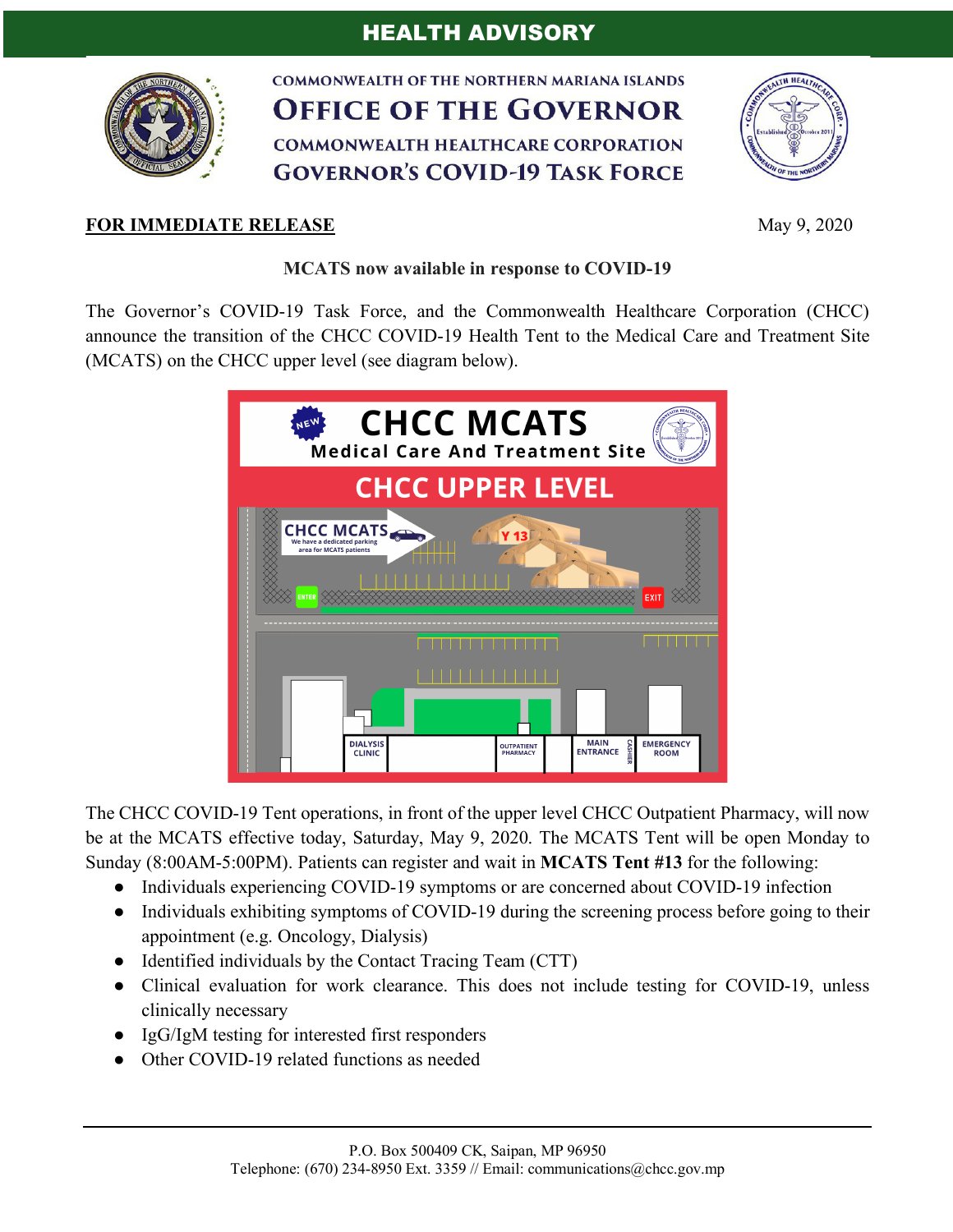During the patient examination, a medical provider will determine if the patient has COVID-19 symptoms and provide care as needed or refer to appropriate location/facility.

Parking at the MCATS will be available for use by patients.

The establishment of the MCATS is a result of the proactive leadership of Governor Ralph DLG. Torres, CHCC Chief Executive Officer Esther L. Muña, the Governor's COVID-19 Task Force, FEMA, and the Department of Defense.

## **Patients that need immediate/emergency medical attention may proceed to the CHCC ER as normal.**

## **STAY AT HOME, STOP THE SPREAD**

The Governor's COVID-19 Task Force and CHCC continue to encourage residents within the Marianas to practice social distancing, which means avoiding close contact with people in order to avoid catching the virus yourself and to avoid passing it on to others.

- · Stay home as much as possible. Avoid unnecessary travel or public places.
- Avoid social gatherings in groups of more than 10.
- Pick up food through drive-thru, take-out, or delivery options.

· Only one healthy adult from the household should run necessary errands, such as getting groceries or picking up medications. Leave children, elderly, and other vulnerable people at home as much as possible. When returning home from an errand, wash your hands before doing anything else.

· Older adults and people with chronic medical conditions are at higher risk of getting very sick from this illness. People at high risk should stay at home as much as possible.

· Create a household plan of action https://www.cdc.gov/coronavirus/2019 ncov/prepare/checklist-household-ready.html

· Ensure a 30-day supply of all medicines.

Continue good hand hygiene:

Wash your hands for at least 20 seconds with soap and water, avoid touching your face, cover coughs and sneezes with a tissue or your sleeve.

Use an alcohol-based hand sanitizer if soap and water are not readily available.

Know the signs and symptoms of COVID-19 and what to do if you become symptomatic:

Stay home when you are sick and if you recently traveled to a place with COVID-19. Selfquarantine means: